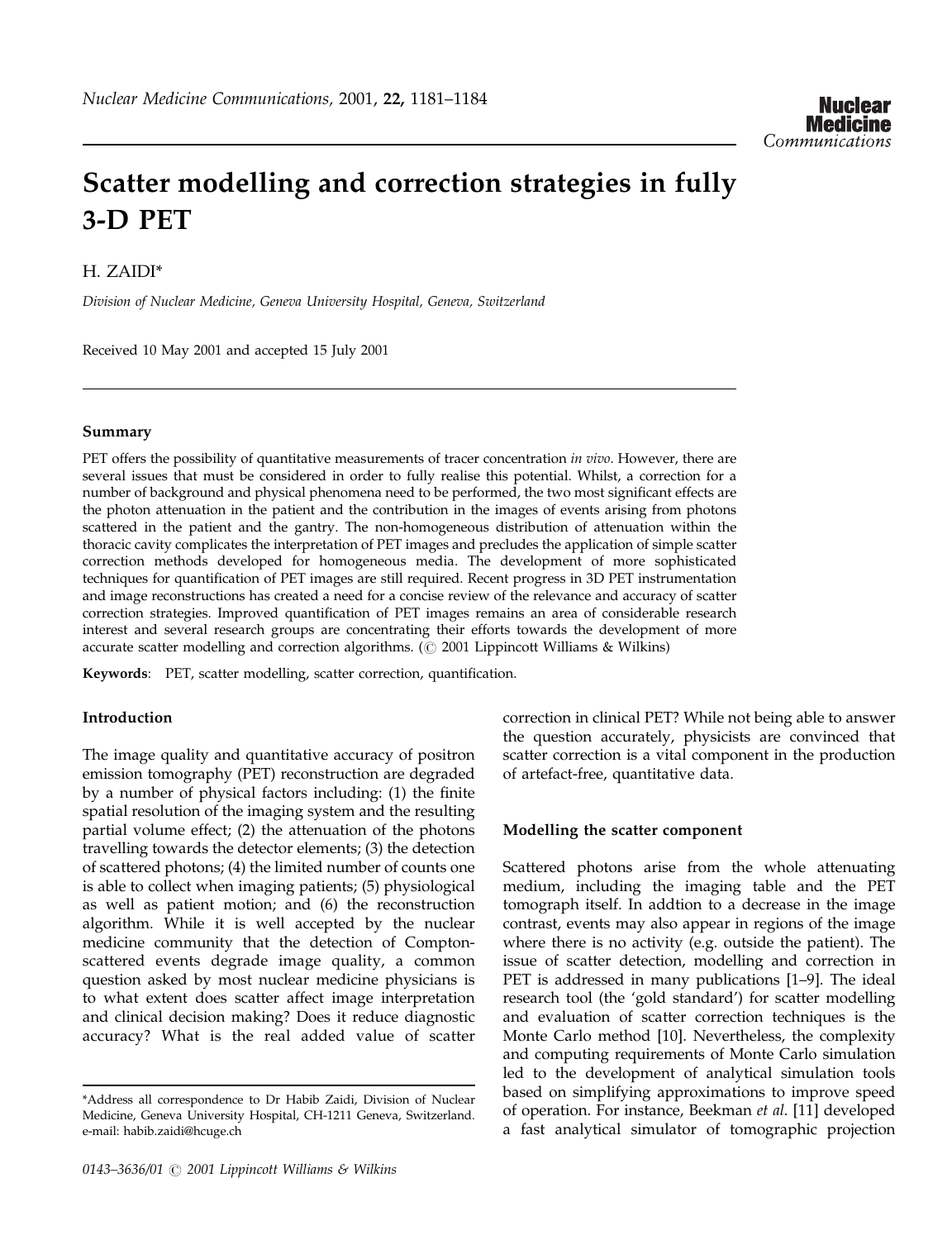data taking into account attenuation, distance-dependent detector response, and scatter based on an analytical point spread function (PSF) model. Several studies have reported that the scatter fraction defined as the ratio between the number of scattered photons and the total number of photons (scattered and unscattered) detected, represents from 30% (brain scanning) to 50% (whole-body scanning) of the data acquired in the 3-D mode, depending on the scanner geometry, the energy window setting, the region to be explored and patient size [12].

Much research and development has been concentrated on the scatter compensation required for quantitative 3-D PET. Increasingly, sophisticated scatter correction procedures are under investigation, particularly those based on accurate scatter models [6,7], and iterative reconstruction-based scatter compensation approaches [13-16]. Monte Carlo methods give further insight and might in themselves offer a possible correction procedure [5,9]. A number of scatter correction techniques have been proposed and successfully implemented for 3-D PET. The main difference among the correction methods is the way in which the scatter component in the selective energy window is estimated. The most reliable method for determining the actual amount of scatter in the image is physical modelling of the scatter process in order to resolve the observed energy spectrum into its primary (unscattered) and scatter components. By observing how accurately a scatter correction algorithm estimates the amount of scatter under conditions where it can be accurately measured or otherwise independently determined, it is possible to optimize scatter correction techniques.

Historically, once one had obtained the best projection data feasible, one typically applied compensations for these degradations either prior to or after reconstruction with filtered back-projection. Because of expanding diagnostic and therapeutic applications of quantitative PET, scatter correction is evolving from empirically based methods to patient-specific accurate models based on attenuation maps and the physics of interaction and detection of annihilation photons. Although the challenges for the latter algorithms are substantial, rigorous computational models have greater relevance for achieving the accuracy required in quantitative imaging. Currently, the preferred compensation strategy is the incorporation of modelling these degradations into an iterative reconstruction method. The inclusion of scatter estimation in iterative reconstruction is original in PET but was extensively investigated in single photon emission computed tomography (SPECT). Up to now, the feasibility of scatter estimation in PET was hampered by the heavy computational burden. New, faster implementations of scatter models should overcome this limitation. This trend is likely to continue, and these methods become routinely employed clinically [17].

The normal approach for implementation of a scatter model is to incorporate the scatter estimation directly in the transition matrix, although efficiency has been improved by utilizing a dual matrix approach in which scatter is incorporated in the forward projection step only [18]. In this case, the transition matrix is considerably larger than is necessary if only attenuation and geometric factors are included, and computation is therefore slow since scatter is essentially recalculated and added each iteration. In the case of constant precalculated (or measured) scatter (e.g. multi-energy window methods), this scatter estimate can either be subtracted directly from projections prior to reconstruction, or alternatively can be introduced in the denominator of the ML-EM equation. This latter approach results in better noise properties than direct subtraction [13]. The immunity to noise in emission data of statistical reconstruction-based scatter correction methods makes them particularly applicable to lowcount emission studies.

# Scatter correction schemes

Multiple energy window methods were originally developed for SPECT and have been in use for more than 15 years. The development of the 3-D acquisition mode in PET and improvements in the energy resolution of the detector have allowed the implementation of scatter correction based on the analysis of energy spectra [4]. Several groups investigated the potential of acquiring data in two, three and multiple energy windows to develop corrections for scattering in 3-D PET. The quantitative accuracy is generally improved at the expense of a degradation of signal-to-noise ratio, which can be explained by the scatter subtraction process and the resulting reduction in the statistics of the acquired data sets.

Model-based scatter correction methods use both emission and transmission scans together with the physics of Compton scattering to estimate the scatter distribution [6, 7]. However, as originally proposed, most of these methods do not correct for scatter from outside the field-of-view (FOV). This effect can be directly taken into account by acquiring short, auxiliary scans adjacent to the axial volume being investigated. These algorithms have thus been slightly modified to partially reduce this effect. Ollinger [6] takes the effect of muliple scattering into account by convolving the estimated single scatter component with a Gaussian function and approximates the contribution from out-of-FOV activity. Watson [17] reported on a new numerical implementation of the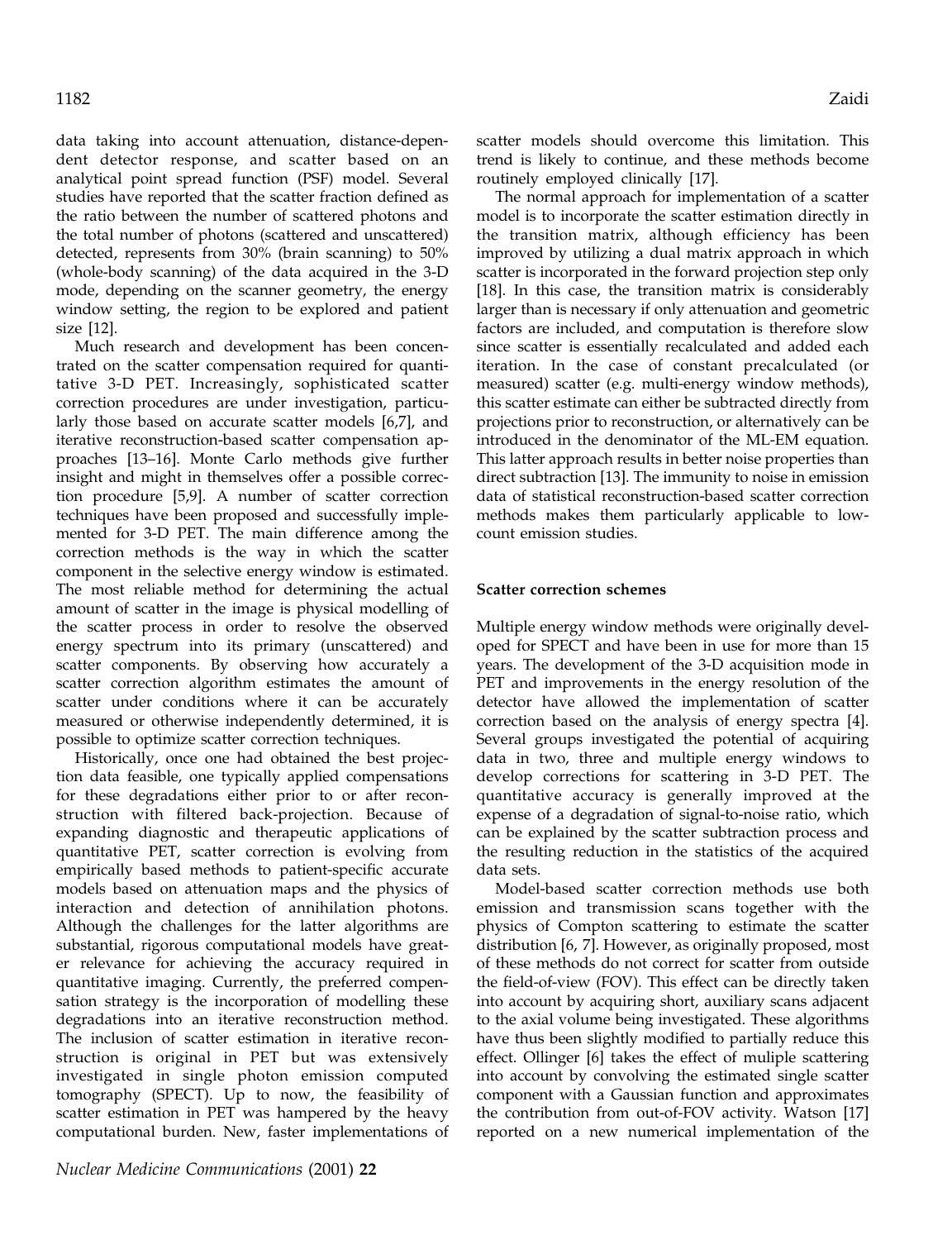single-scatter simulation algorithm, which is faster than the previous implementation [7], currently requiring less than 30 s execution time per bed position for an adult thorax. The normalization problem was solved and multiple scatter partially taken into account. The contribution of scatter from outside the FOV remains a challenging issue that needs to be addressed carefully in whole-body imaging especially with large axial FOV 3-D PET scanners.

There is continuing interest in the development of nonstationary convolution-subtraction scatter correction techniques [8], which overcome the inherent limitations of the stationary approach [3] by taking into consideration the dependence of scatter upon source locations, object size, detector angle, etc. Different methods of nonstationary deconvolution have been proposed for SPECT [19] and 2-D PET imaging [8], the extension of such models for 3-D PET should, in principle, be straightforward.

Direct Monte Carlo-based scatter compensation approaches intrinsically handle the effect of multiple and out-of-FOV scatter contribution. It is worth pointing out that this approach may be repeated iteratively to reduce systematic errors introduced by the presence of scatter in the input images and the low statistics in the simulated data [9]. Levin et al. [5] proposed using coarse sampling of the input emission and segmented transmission images to reduce computation time. It is, however, recognized that a Monte Carlo-based scatter correction may not be practical for clinical routine applications with common computing facilities available in PET centres. However, powerful multiple-processor parallel processing systems are becoming more accessible to the scientific community, therefore investigation and characterization of such correction techniques and the effect of different approximations on their accuracy is worthwhile. It is hoped, however, that the boost in computing power will render their routine implementation feasible on ordinary desktop computers, obviating the need for sophisticated parallel computing technology.

#### Accuracy of scatter correction

Evaluation of scatter correction algorithms is inherently difficult and sometimes unconvincing. There is a clear need for guidelines concerning the evaluation of correction techniques and other image processing issues in PET. Most of the algorithms developed so far have been evaluated using either simulated or experimentally measured phantom studies, in addition to qualitative evaluation of clinical data [9]. Modelling and simulation of PET imaging is best done with phantom models that

match the gross parameters of an individual patient. Recent three- and four-dimensional computer phantoms seek a compromise between ease of use, flexibility and accurate modelling of populations of patient anatomies, and attenuation and scatter properties and biodistributions of radiopharmaceuticals in the patients. Modelling of the PET imaging process has been improved by more accurate simulation of the physics and instrumentation involved in the process. Monte Carlo software packages, especially those developed specifically for nuclear medicine and with different performance characteristics, have been found useful in the modelling work. The combination of realistic computer phantoms and accurate models of the imaging process allows simulation of PET data that are ever closer to actual patient data. Simulation techniques will find an increasingly important role in the future of nuclear medicine research, especially scatter modelling and correction, in the light of future development of realistic computer phantoms, accurate modelling of projection data and computer hardware. However, precautions must be taken to avoid errors in the simulation process and verification via comparison with experimental and patient data is crucial [10].

In a clinical environment, the evaluation is further hampered by the multiplicity of the medical purposes for which the corrections may be studied. For any specific medical task, the evaluation should ideally be based on the performance of human observers. However, this is costly and complex, since a reasonable number of experienced observers should be used to analyse many images under carefully controlled conditions, etc. One severe limitation of performing psychophysical experiments for evaluation of image reconstruction techniques is that it is time consuming and costly. Furthermore, for optimization of reconstruction algorithms in which possible parameter settings suffer a combinatorial explosion, human psychophysical studies are simply not viable.

There is no single figure of merit that summarizes algorithm performance, since performance ultimately depends on the diagnostic task being performed. Wellestablished figures of merit known to have a large influence on many types of task performance are generally used to assess image quality [20]. With a few exceptions, most papers dealing with the evaluation of scatter correction techniques compare relative concentrations within different compartments of a given phantom with the background compartment serving as a reference. This approach possibly obscures what is actually going on, does not necessarily reflect the accuracy of the correction procedure and might bias the evaluation procedure. Therefore attempts should be made to put such results into absolute terms.